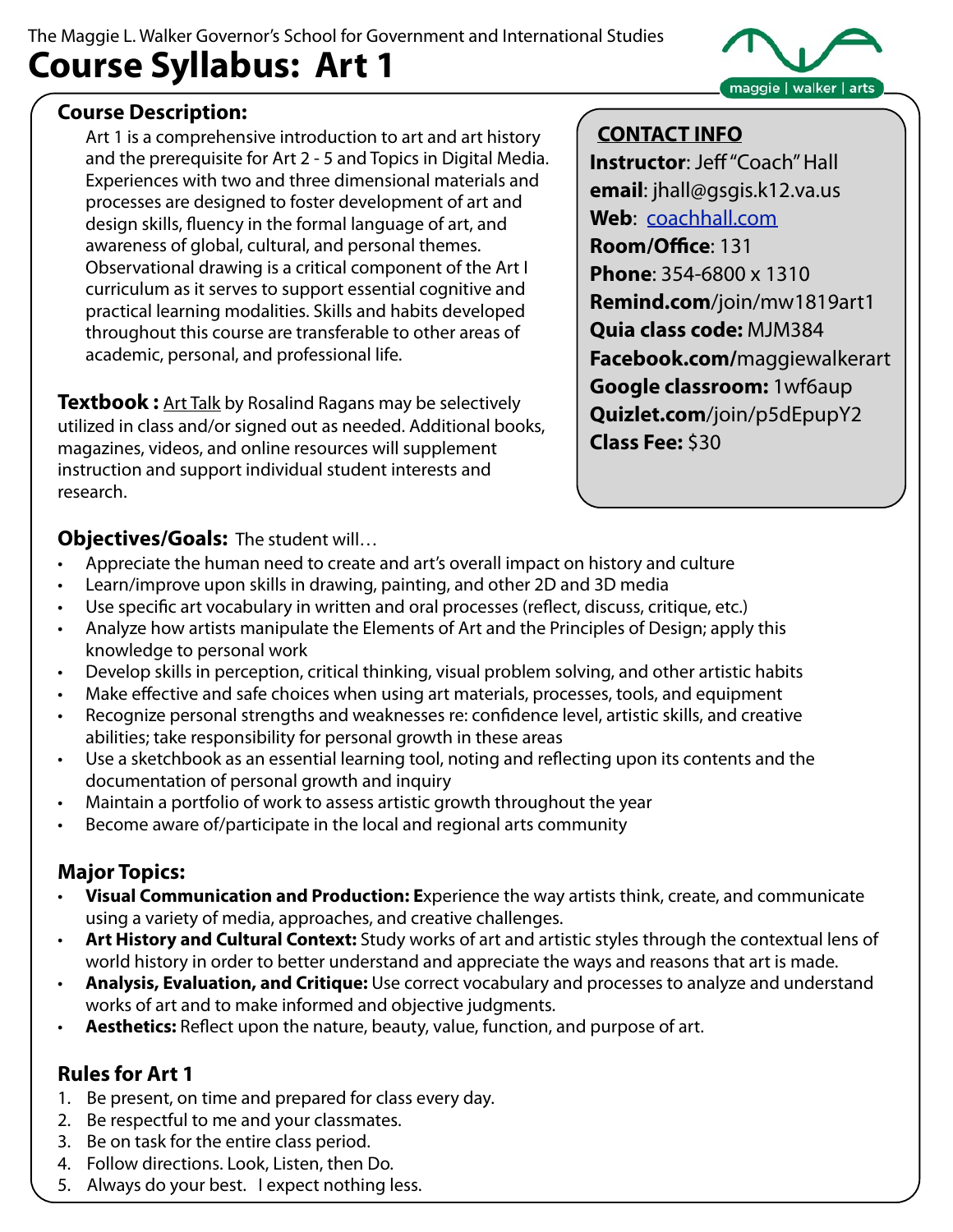# **Course Syllabus: Art 1**

# **Nine-week grades are calculated as follows:**

#### **PROJECTS :: 30%**

Class projects allow students the chance to solve visual problems while applying knowledge and skills learned through in-class participation, lectures, critiques, skill/media exercises, and other activities. While the allotted class time should be sufficient to complete these projects, students should be prepared to work outside of class as needed to show evidence of learning/ growth and to meet the established deadlines.

#### **QUIZZES/:: 20%**

Quizzes on art history facts, vocabulary, concepts, etc. can be expected at least once per quarter. Quizzes are usually given online, through Quia (quia.com/web) and are designed to supplement art-making activities and to serve as preparation for mid-term and final exams.

#### **SKETCHBOOK:: 30%**

The sketchbook is an integral part of this course and will be used daily to practice and apply new skills, document events and interests, research art history and global cultures, create and experiment with ideas and media, and to reflect on personal growth. Please note: Sketchbook work will be shared with classmates to encourage idea-generation and productivity.

#### **PARTICIPATION:: 20%**

100% effort and engagement in all in-class and homework activities is essential for success. Assignments designated as "participation" may include but are not limited to: media/skill exercises, reading assignments, written reflections, classroom discussions/critiques, museum/ gallery visits, preparatory assignments, research, etc. Participation grades can also be assigned to studio behaviors and habits such as preparation, effort/attitude, effective use of time, proper clean-up and care of materials, etc.

# **Semester and Final grades are calculated**

| Semester 1 | <b>Semester 2</b> | <b>Year Final</b>     |
|------------|-------------------|-----------------------|
| Q1 50%     | Q3 50%            | <b>Sem. 145%</b>      |
| Q2 50%     | Q4 50%            | <b>Sem. 2 45%</b>     |
|            |                   | <b>Final Exam 10%</b> |

PLEASE NOTE: A final exam will be given and will count as 10% of the final grade. Exams are cumulative and will include both academic and artistic tasks.

#### **LATE WORK:**

Late work will not be accepted. Students may be given an extension if they ask for one **IN ADVANCE** and with a good reason. **In all other cases, late work will receive a zero.** All efforts will be made to provide very clear and fair deadlines well in advance. *This is especially true for work due on critique days.*

#### **WORK MISSED DUE TO ABSENCE:**

Students are responsible for finding out about any and all work missed using the teacher's website All missed work must be made up.

**Excused Absences:** all make up assignments must be completed within THREE CLASS MEETINGS.

**Unexcused Absences:** A zero will be given for any assignment missed. Suspensions result in zeroes for assignment grades

**Field trips or other Special Events:** Students are required to inform the teacher **at least three days prior to the event**. Students are responsible for the work missed while on the trip. Any assignments due the day of the field trip must be submitted prior to the field trip.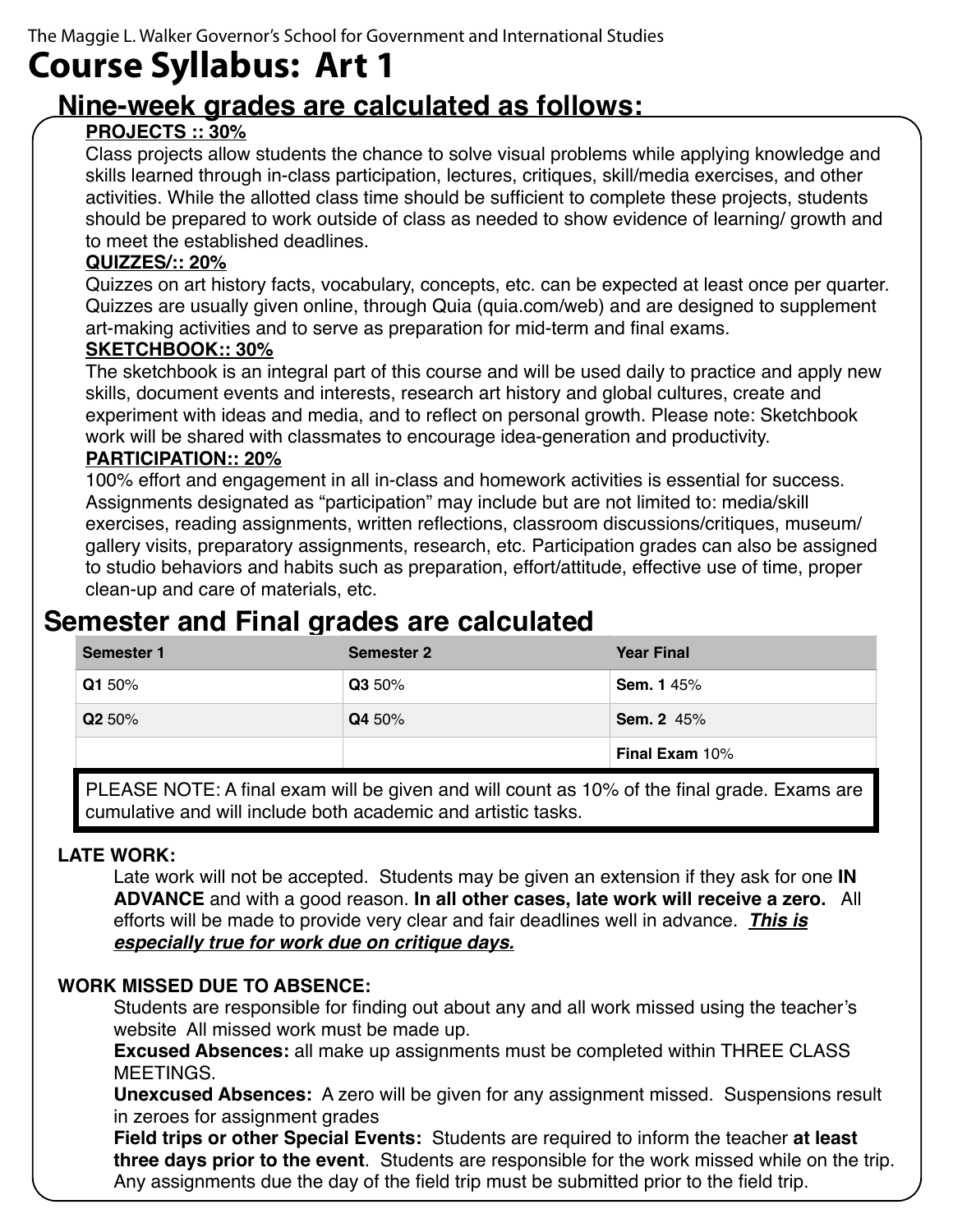# **Course Syllabus: Art 1**

# **Annual Events and Special Opportunities:**

**Art Club:** The Art Club meets on the 4th Tuesday of each month. Any student is welcome to join if they can make the commitment to attend meetings and contribute to the organized activities. Dues are \$8.00. The first meeting for the 2017/18 school year will be held on Sept. 26th in the art room. The Art Club is a stepping stone for membership in the National Art Honor Society (NAHS). More info. here: mwartclub.weebly.com

**Walking Field Trips:** We are in close proximity to beautiful neighborhoods, historic architecture, and art galleries. "Walking field trips" trips allow us to explore these resources on occasion. These field trips take place during scheduled art classes and will not impact your other classes. One permission form will cover all scheduled and spur-of-the-moment walks for the year and will also include permission to ride an activity bus as needed/available.

**Annual Field Trip to Washington, D.C.:** Friday December 7th, 8:00 am - 6:30 pm. Visit the National Gallery, the Hirshhorn Museum, the Freer/Sackler galleries, and/or other important art resources related to the curriculum. Students are highly encouraged to attend SO PLEASE CHECK YOUR CALENDAR NOW. Whether traveling with us or not, all students will have an assignment to complete. Cost and additional information will be forthcoming. More info. here: mosleyart.com/dc-field-trip.html

**Lunchtime Lectures:** These lectures (typically one per each 9 week period) are sponsored by the Visual Arts Boosters (VAB) and are held in the Black Box during lunch. Exposure to professionals working in the field of art helps students to better understand the myriad ways that art education can be applied to career choices. All art students are expected to attend and a sketchbook entry will be assigned for each lecture. More info. here: mosleyart.com/lunchtime**lectures** 

**pARTnerships:** Thanks to the VAB, art students may apply for specialty classes taught off campus and at significantly reduced price. If chosen via application, students are only responsible for \$25.00 of the total class costs (up to \$350.00). Classes vary each semester (wheel throwing, glass blowing, metal working, screen printing, etc.) and accepted students are expected to attend all classes (5 - 6) and to share their learning outcomes with the Art Club and the VAB. More info. here: maggiewalkervab.org/partnerships.html

**Youth Art & Music Month Exhibit:** March is "Youth Art Month" and we celebrate it in a big way by hosting an art exhibit to showcase work from each student artist, designer, and photographer. The exhibit will open with a reception on March 9th. Additional details will be announced closer to the event.

**Domestic/International Travel:** The Art Dept. arranges domestic and international trips on alternating years. This year, we are planning a domestic trip for spring break..Stay tuned for more information.

**Senior Art Exhibition:** Seniors enrolled in Art 4 and Art 5 participate in the capstone event for our program, an off-campus group art exhibition at a professional art gallery. Students learn to curate, install, price, and sell their work to the Richmond art community. There is a printed catalogue for this show as well. This wonderful evening is open to the public so all students, parents, and community members can attend.